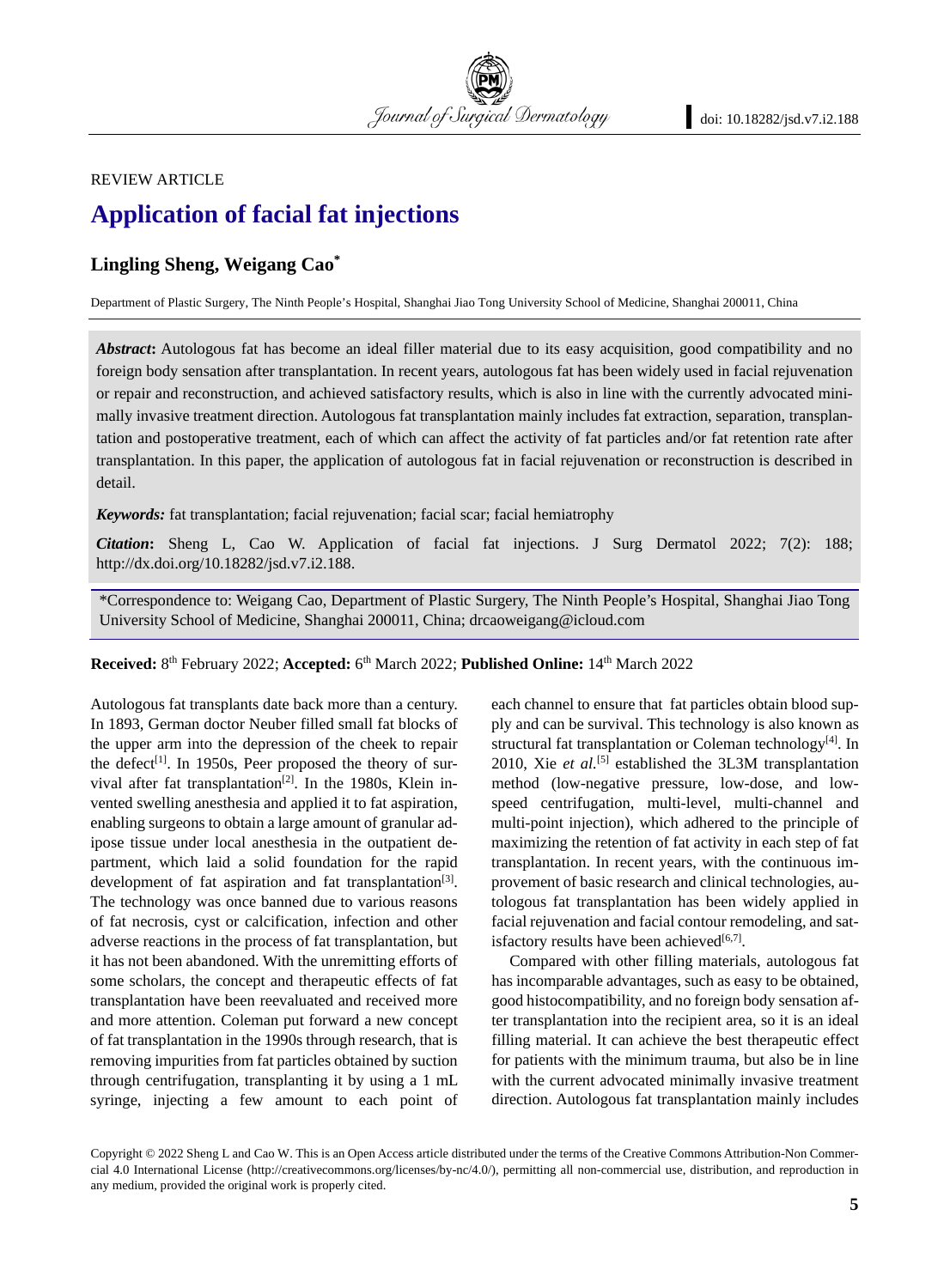acquisition, separation, transplantation and postoperative treatment, each of which can affect the activity of fat particles and/or the fat retention rate after transplantation. Each link of autologous fat transplantation and its application in facial rejuvenation or repair and reconstruction are described as follows.

## **The acquisition of autologous fat**

Subcutaneous fat is distributed throughout the body and there are many suitable donor sites for fat transplantation. Although studies have shown that the amount of stem cells in adipose tissue of the lower abdomen and inner thigh is much higher than in other parts of the body<sup>[8]</sup>. However, most studies believe that there are no significant differences in cell activity and fat retention rate, vascularization, cyst formation and inflammatory infiltration after transplantation in different parts of the same individual, such as abdomen, lateral waist, medial thigh, lateral thigh, medial knee and breast<sup>[9,10]</sup>. In clinical application, fat transplantation retained rate is influenced by many factors, the current scholars tend to believe the various parts of the adipose tissue can provide large amounts of living cells, but get fat tissue at different positions of the difficulty, the corresponding loss may be different. Selecting which part to be the supplier area is mainly based on the convenience of access and the will of the patient.

Although lidocaine and epinephrine in swelling fluid have been reported to temporarily inhibit the activity of adipocytes, it is reversible and will not have a significant effect on the activity of adipocytes and the survival of transplanted fat particles<sup>[11-14]</sup>. It has also been reported that compared with the "dry extraction" method without swelling anesthesia, the activity of fat cells obtained after swelling anesthesia is significantly improved  $[15]$ . In the reports of clinical fat transplantation, swelling and anesthesia with the addition of lidocaine and epinephrine are mostly used. Generally, the fat is treated in the subsequent operation, and the residual drug concentration is very low, so the influence on fat survival can be ignored.

In the acquisition of adipose tissue, there is another important factor, namely suction negative pressure, currently used more syringe suction and liposuction machine suction. Syringe suction is flexible and easy to operate, but it is more laborious, while liposuction machine suction time saving, labor saving, can obtain a large amount of granular fat. Leong *et al.*<sup>[16]</sup> compared the suction effects of liposuction machine and syringe in terms of metabolic activity and lipogenic potential, and found no significant difference between them. It should be noted that the negative pressure should not be too large when using the liposuction machine, which is recommended to be less than 50 kPa. Studies have shown that when negative pressure is lower than 50 kPa, there is no significant difference in the damage of fat cells under different negative pressure; however, when the negative pressure is greater than 50 kPa, the damage degree of fat cells increases with the increase of negative pressure, especially when the negative pressure is greater than 95 kPa, the phenomenon of "fat boiling" will appear, that is, the vaporization of liquid will break fat cells and cause fat damage<sup>[16]</sup>. However, it is estimated that the maximum negative pressure generated by a 60 mL syringe can reach about –0.6 atm, which is equivalent to 61.22 kPa, and there is no quantitative difference with the negative pressure generated by the liposuction machine. In the case of low fat requirement, the relatively simple syringe suction method can be considered. In clinical practice, 10 mL threaded syringes can be used to connect suction straws with appropriate external diameter, and the low negative pressure produced by hand-controlled suction of 1–3 mL is sufficient for effective fat suction. It is usually more convenient and faster to obtain a large volume of granular fat by using a liposuction machine. Another advantage of machine suction is that a fat collection tank can be used to collect fat, which is convenient to filter out the fiber tissue in fat, so that fat particles are in uniform size, and are more conducive to fat injection and survival. At the same time, the method of adopting a fat collection tank can carry out the whole operation without contacting with the outside world, reducing the possibility of fat contamination. Fat particles for injection should not be too large, as small fat particles are more conducive to infiltration of tissue fluid in the area, conducive to survival. Therefore, the use of large diameter liposuction tubes should be avoided during fat suction. The recommended diameter of a liposuction tube is about 3 mm. Large fat particles can be obtained when the lateral pore size is 2–7 mm, while micro fat particles can be obtained when the lateral pore size is 1 mm.

## **Treatment of autologous fat**

Fat particles obtained by aspiration also contain swelling fluid (about 30%), a small amount of blood, cell fragments, fibrous tissue and other impurities. Transplanting impurity-contained fat into the recipient area will increase the incidence of aseptic inflammation, and may have high absorption rate, infection, necrosis and low survival rate after surgery. Therefore, the fat transplanted to the recipient area should be treated appropriately to reduce the influence of various interfering factors on the postoperative effect. At the same time, reasonable treatment methods can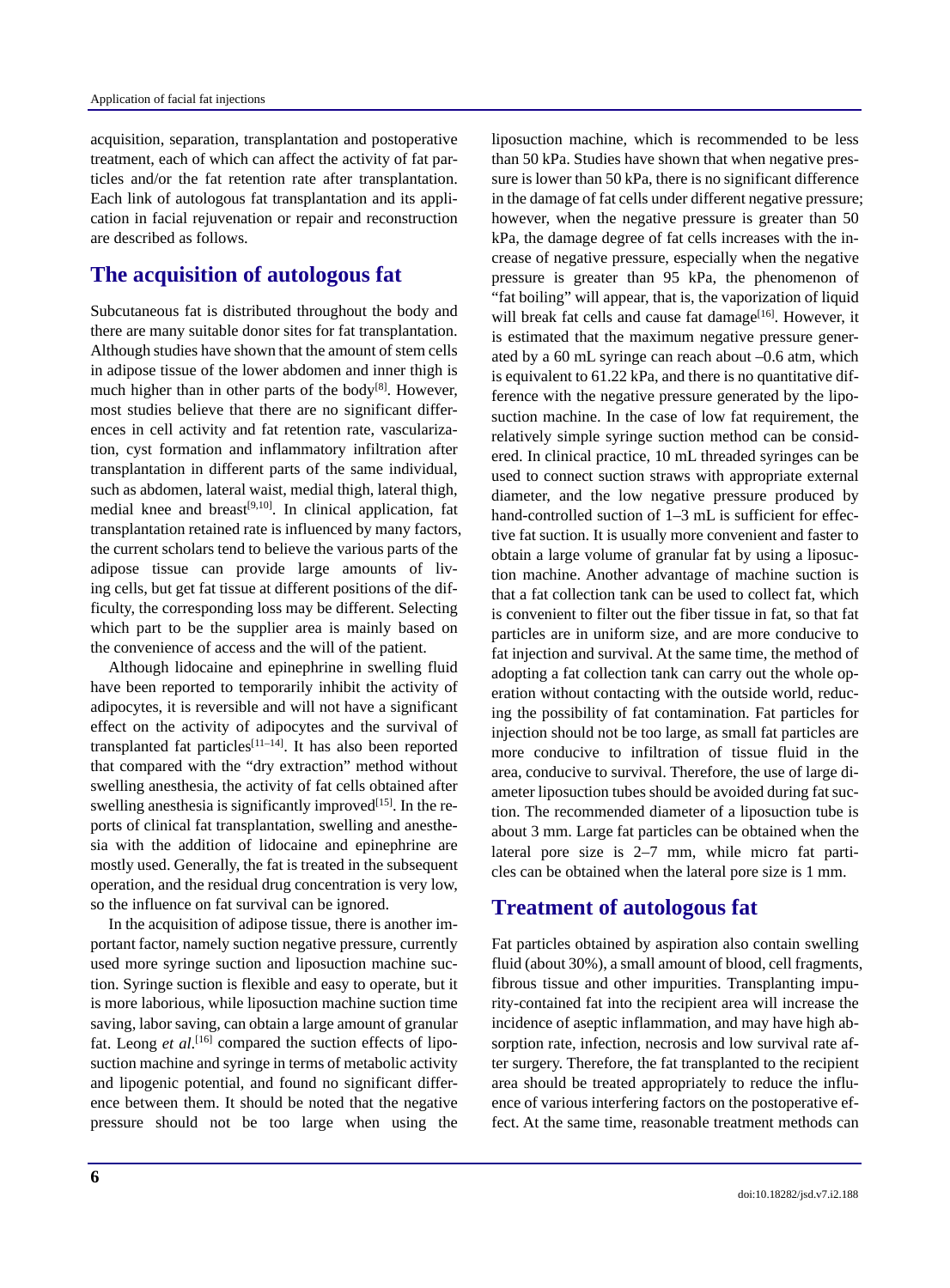increase the number of stem cells and the concentration of growth factors in adipose tissue, thus improving the fat retention rate.

Fat treatment methods mainly include rinsing, standing, centrifugation, and filtration. Rinsing, in which fat particles are repeatedly mixed with saline or lactate Ringer's solution, removes impurities such as blood, anesthetics, free lipid droplets, or cell debris. In the author's opinion, if there is a large injury during liposuction and fat containing a lot of blood and cell debris is extracted, rinsing should be performed to remove impurities, otherwise rinsing is not necessary. The three commonly used methods of fat purification, namely centrifugation, standing and cotton pad filtration, have their own advantages and disadvantages. They all aim at removing impurities such as water and oil. At present, the centrifugal method proposed by Coleman is relatively classic. After fat centrifugation, water, oil droplets and fat fragments can be removed to achieve "structural fat transplantation"[1]. However, some studies have found that the above different treatment methods have no significant impact on the survival rate of transplanted fat<sup>[9,17,18]</sup>. Roman *et al*.<sup>[19]</sup> transplanted fat obtained by centrifugation and cotton pad filtration into nude mice, and found no statistical difference in the survival rate of fat between the two groups, but the incidence of nodules in the cotton pad filtration group was significantly lower than that in the centrifugation group.

The author suggests that the centrifugal method should be used to fill the delicate parts of the face, which can improve the precision of injection volume and reduce the error of bilateral fat injection volume caused by different water content such as simple standing; it is particularly important in the face filling that needs to consider bilateral symmetry. Centrifugation also has the important advantage of being able to select high density fats of better quality. At present, scholars believe that gentle centrifugation has no significant effect on the activity of fat cells, and centrifugation can save the purification time and improve the density of viable fat particles. But the centrifugal force can not be too large in general, otherwise, the larger centrifugal force will destroy part of the fat cell. There are conflicting reports about how much centrifugal force to be used. Kurita *et al*. [20] recommended 1200 g and 3 min after comprehensive evaluation from the aspects of the activity of removing blood cells, preserving adipose cells and adipose stem cells, and the survival quality of the graft. Chinese scholars Yi *et al*. [21] found that after 1200 g centrifugation, the density of active cells and the content of stromal vascular fraction (SVF) were the highest in the fat particles in the bottom 1/3 layer, followed by the middle layer and the lowest in the upper 1/3

layer. Therefore, the retention rate of fat particles in the bottom 1/3 layer was about twice as high as that in the top 1/3 layer. Therefore, it is recommended to extract more granular fat and select the middle and lower adipose tissues for transplantation by centrifugation.

## **Autologous fat transplantation**

Coleman<sup> $[4,22]$ </sup> first proposed the concept that transplanted fat is tissue rather than a single cell in 1997. The fat initially transplanted to the donor site is provided with nutrients by infiltration of the surrounding host tissue fluid, and it generally takes 3–5 days for the surrounding tissue to grow blood vessels. Yoshimura *et al*. [23] have proved that when the diameter of transplanted fat particles is  $>3$  mm, fat cells in the center of fat particles cannot survive or be replaced, resulting in ischemic necrosis, cyst and calcification, etc. Therefore, in order to ensure the survival of the transplanted fat particles, the multi-point, multi-tunnel and multi-layer injection method is needed to improve the contact area between the transplanted fat particles and the recipient area and obtain the maximum nutrition<sup>[5]</sup>. If the needle encounters great resistance in the process of moving forward, the needle should be removed and replaced. Violent operation should be avoided to prevent damaging the main blood vessels, nerves and other structures. The injection speed should not be too fast to accurately control the amount of single point injection, which is particularly important in the face fat transplantation. The greatest danger of facial fat injection is tissue necrosis, blindness, stroke, or death caused by embolism coming from the injection of fat into blood vessels. The key to prevent such serious complications is to precisely inject by using a 1 mL syringe with an 18 G blunt needle. In generally, single point injection can be controlled below 0.03 mL, and it can realize dynamic injection in the process of withdrawing the needle. It ensures that, in the event of mistakenly entering blood vessels, the amount of fat entering the blood vessels is minimal and does not cause fat emboli to flow backwards into the central retinal artery and internal carotid artery system.

Commonly used injection in the face can be subcutaneous, interfascial, intramuscular, periosteum injection and so on. Generally speaking, the deeper injection is usually aimed at increasing tissue capacity and protrusion, while the shallow injection can improve the surface roughness and play a good modification role. The level and direction of injection at different sites are different, so the anatomical structure of the injection site should be well known to the chest, and special attention should be paid to the distribution of important blood vessels and nerves. Due to the rich blood flow of muscle, fat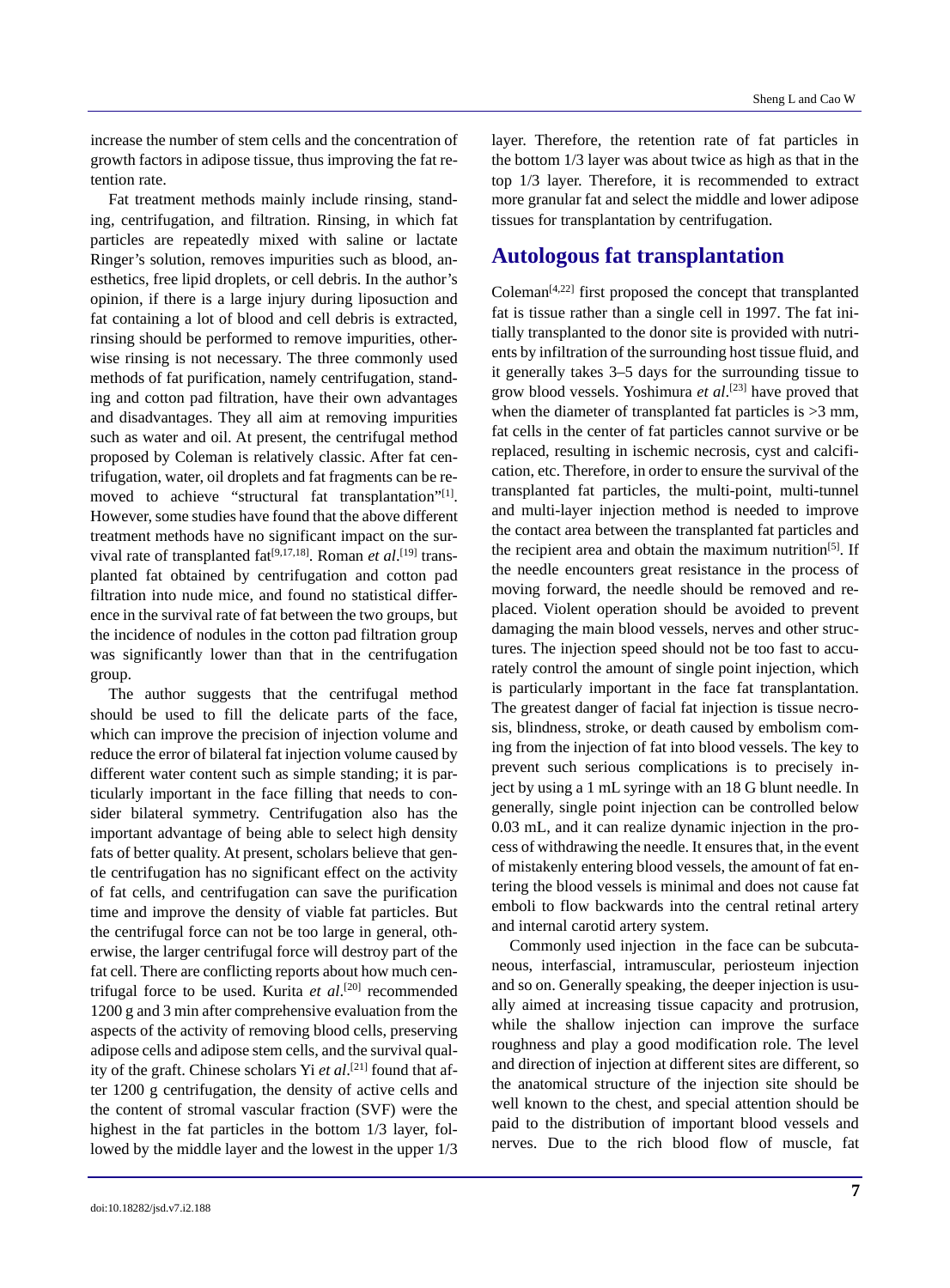transplantation into muscle should theoretically have a better survival, but at present, the anatomical sites that can be injected into muscle are relatively limited, and there is no clear conclusion on whether the muscle function with fine function is affected, and muscle activity may eventually affect the retention of fat volume.

# **Postoperative management of autologous fat injection**

Studies have shown that there are almost no surviving fat cells at the site where hematoma forms during or after fat injection, indicating that the formation of hematoma has a great impact on fat survival. Therefore, some scholars suggest that pressure dressing should be given after fat transplantation to effectively prevent the occurrence of hematoma and the worsening of existing hematoma. However, the authors of this article believe that postoperative compression bandaging is not necessary. Blood vessels, especially arteries, generally have thick and elastic walls. If fat injection is not excessively rough, the probability of breaking blood vessels is small. If the needle encounters resistance in the process of moving forward, the surgeon needs to change the direction of the needle, rather than breaking through the resistance violently, otherwise it may damage the thick blood vessels. The key to prevent the formation of large hematoma is to carefully observe the subtle changes in the operative area during the operation, and press immediately if bleeding signs are found, rather than wait for the formation of large hematoma. Generally, fat injection can be continued after pressing for dozens of seconds to determine no bleeding, and a small amount of bleeding generally does not affect the survival of fat cells. Therefore, at the end of the operation, the hematoma that has been generated is impossible to resolve even through compression bandaging; the key is to prevent the formation of obvious hematoma. Patients should not massage the filling site within one month after surgery. To prevent the occurrence of infection, oral or intravenous antibiotics can be selected according to the time and scope of surgery. Antibiotics are commonly taken for 3 days. The swelling subsides 1 month after fat filling, and it takes 3–6 months for complete stability. After 6 months, whether to refill or nor can be decided according to the effect.

## **Applicable field of technology**

At present, fat transplantation can be applied in a wide range of fields, mainly including two aspects. First, it is applied in beauty, mainly including facial rejuvenation, breast plastic surgery, and buttock shaping, among which facial rejuvenation is the most widely used beauty project<sup>[1,4–7,22,24]</sup>. Second, it is applied to the correction and repair of various congenital and acquired deformities, such as congenital hemifacial atrophy, secondary uneven depressions caused by various surgeries, like the depression caused by gluteal muscle contracture[25,26]. In addition, a large number of experimental and clinical studies have proved that fat transplantation can improve the symptoms and discomfort caused by various hypertrophic scars, and the exact mechanism is worthy of further study and observation.

## **Facial rejuvenation**

#### **Overview**

Autologous fat filling for facial rejuvenation is one of the most common cosmetic surgeries. Middle-aged and elderly patients often have facial fat atrophy, which is manifested as uneven forehead, temporal depression, upper eyelid depression, buccal depression, flatness of zygomatic and nasal area, deepening of lacrimal groove, deepening of law lines and puppet lines. It is necessary to give appropriate granular fat injection to the above parts to restore facial fullness and achieve rejuvenation. In order to satisfy different aesthetic requirements, the principle of individuation should be paid attention to in the process of surgical design and implementation. Therefore, preoperative communication should be conducted with the patient to take the patient's requirements as the main reference factor, and appropriate suggestions should be given in combination with the patient's own situation. Photos of the patient when she was young with plump skin can be referred to. Through careful operation, the vast majority of patients usually can achieve good results after a fat transplantation, and the proportion of second filling accounts for less than twenty percent<sup>[24]</sup>. However, fat retention rate is influenced by many factors; fat transplantation at the same site may need to be performed many times in order to obtain good results, of which patients should be informed before surgery.

The distribution of facial fat is special. It is separated by various supporting ligaments and fibrous septa and exists in the state of "fat chamber". It is usually divided into superficial and deep parts by the superficial muscular aponeurotic system (SMAS) and facial expression muscles. It's found in all parts of the face. The deep fat chamber is generally located in the deep layer of the expression muscle and plays a supporting role to the superficial fat chamber. In order to effectively increase the volume of facial fat and achieve facial rejuvenation, multi-layer uniform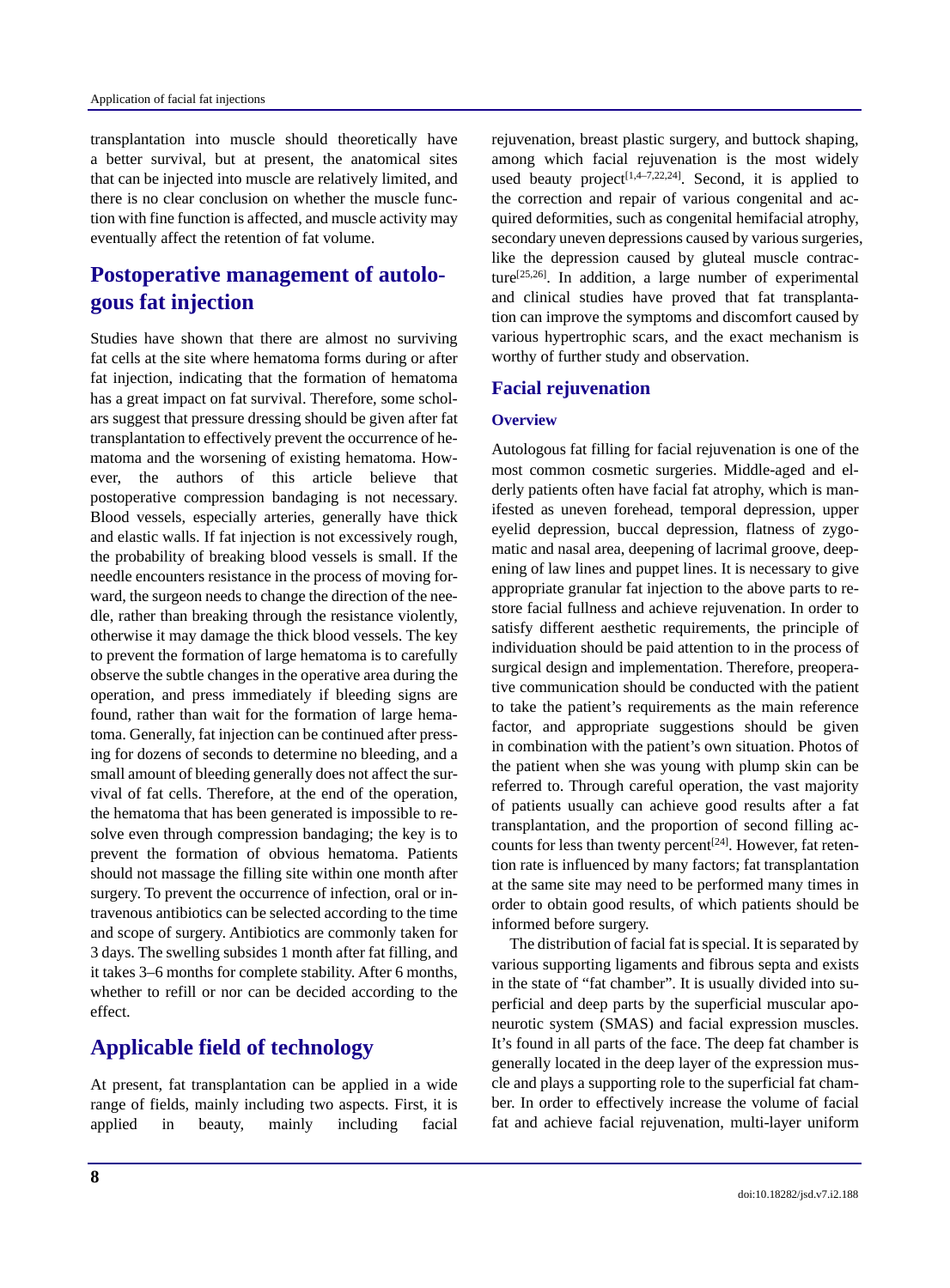injection combined with targeted injection of fat chamber is needed.

#### **Frontal filling**

The filling layer of the frontal part is subcutaneous tissue layer and muscle, and it is not recommended to inject into the lower layer of the cap aponeurosis, because this layer is loose, with more frontal muscle activity, and the fat being easy to shift.

### **Temporal filling**

The temporal is bounded by the superficial temporal fascia. The subcutaneous tissue layer contains two fat chambers, namely the lateral temporal buccal fat chamber and the lateral orbital fat chamber, and two deep temporal fat chambers, namely the superior temporal ventricle and the inferior temporal ventricle, which are located in the loose honeycomb tissue between the superficial temporal fascia and the superficial deep temporal fascia. The 4 fat chambers in the temporal region are ideal recipient areas for fat transplantation, the medial border of the hairline and temporal line junction is a safe and effective injection site, and the first half of the inferior temporal ventricle is the "risk area" for injection $[27]$ .

#### **Frontotemporal region filling**

It is recommended that the frontotemporal region be extended to 1 cm inside the hairline and connected well to prevent step-like deformity at the hairline. In addition, botulinum toxin injection combined with frontotemporal region filling to reduce frontotemporal muscle and orbicularis oculi muscle activity can reduce the occurrence of frontotemporal region uneven.

#### **Filling of the eyebrow arch**

The filling level of the eyebrow arch is the upper periosteum and subcutaneous tissue layer, which can be filled under the whole length of the eyebrow arch. The visual effect of eyebrow lifting can be achieved after filling the temporal area and eyebrow arch.

#### **Upper eyelid filling**

The area to be filled is generally located in the 2/3 of the middle and inner of the upper eyelid, and the filling layers are mainly subcutaneous fat layer and the lower layer of orbicularis oculi muscle. In the early stage, orbital septal injection was advocated because of the concern that fat filling the superficial layer would cause mass, but now it seems that it is not necessary, and the most important thing is that the formation of obvious mass can be completely avoided after the injection of uniform small particle fat. It should be noted that the survival rate of upper eyelid fat is high, and excessive injection is not recommended<sup>[28]</sup>.

#### **Midface filling**

The anterior part, especially the middle part of the face, is easier to age than the lateral part because of its special anatomical characteristics. There are also shallow fat chambers and deep fat chambers in the middle of the face. The four shallow fat chambers are temporal-buccal lateral, mid-buccal, medial buccal and nasolabial lateral fat chambers from the outside to the inside, and the deep fat chambers are medial deep fat chambers and lateral buccal fat pad, respectively<sup>[29]</sup>. The medial buccal deep fat chamber can be subdivided into the medial and lateral parts. The lateral part is located under the zygomatic major muscle, supporting the zygomatic major muscle and the superficial structure above. After filling the fat chamber, the middle face protrudes, which is one of the characteristics of youth[30].

#### **Filling of other parts**

To fill the lacrimal sulcus, nasolabial sulcus and chin, fat is injected evenly into the periosteum and subcutaneous tissue layers. The skin of lower eyelid is thin, and the injection of subcutaneous tissue layer is uneven and easy to form small induration. However, if this layer is not filled, the improvement effect of lacrimal groove is often not ideal. The nasolabial groove should be filled simultaneously with the alar base. The filling of the lateral buccal depression also follows the principle of multi-point and multi-level injection evenly, but at this depression there is often zygomatic arch ligament with dense structure connecting the periostium of the lower margin of the zygomatic arch and dermis, making multiple filling needed.

### **Nanofat/ECM/SVF-Gel sharp needle intra dermal fat injection technology**

Recent studies have found that injection of fillers into the dermis can alleviate skin wrinkles, but conventional fat particles cannot be injected into the dermis due to their large diameter. Nanofat or extracelluar matrix (ECM)/SVF-Gel can be injected with sharp needle intradermal fat Injection, SNIF) technology. Tonnard *et al*. [30] obtained adipose tissue through mechanical emulsification and filtration in order to achieve shallow dermal injection with 27 G sharp needle, and the filtered tissue was collected and named nanofat. Nanofat obtained by this method does not contain active fat cells but is rich in fat stem cells. It was found that nanofat could significantly improve skin quality, such as dark circles under the eyes and perioral wrinkles, after subdermal injection with sharp needle combined with microgranular fat transplantation. This effect has been confirmed in clinical work. The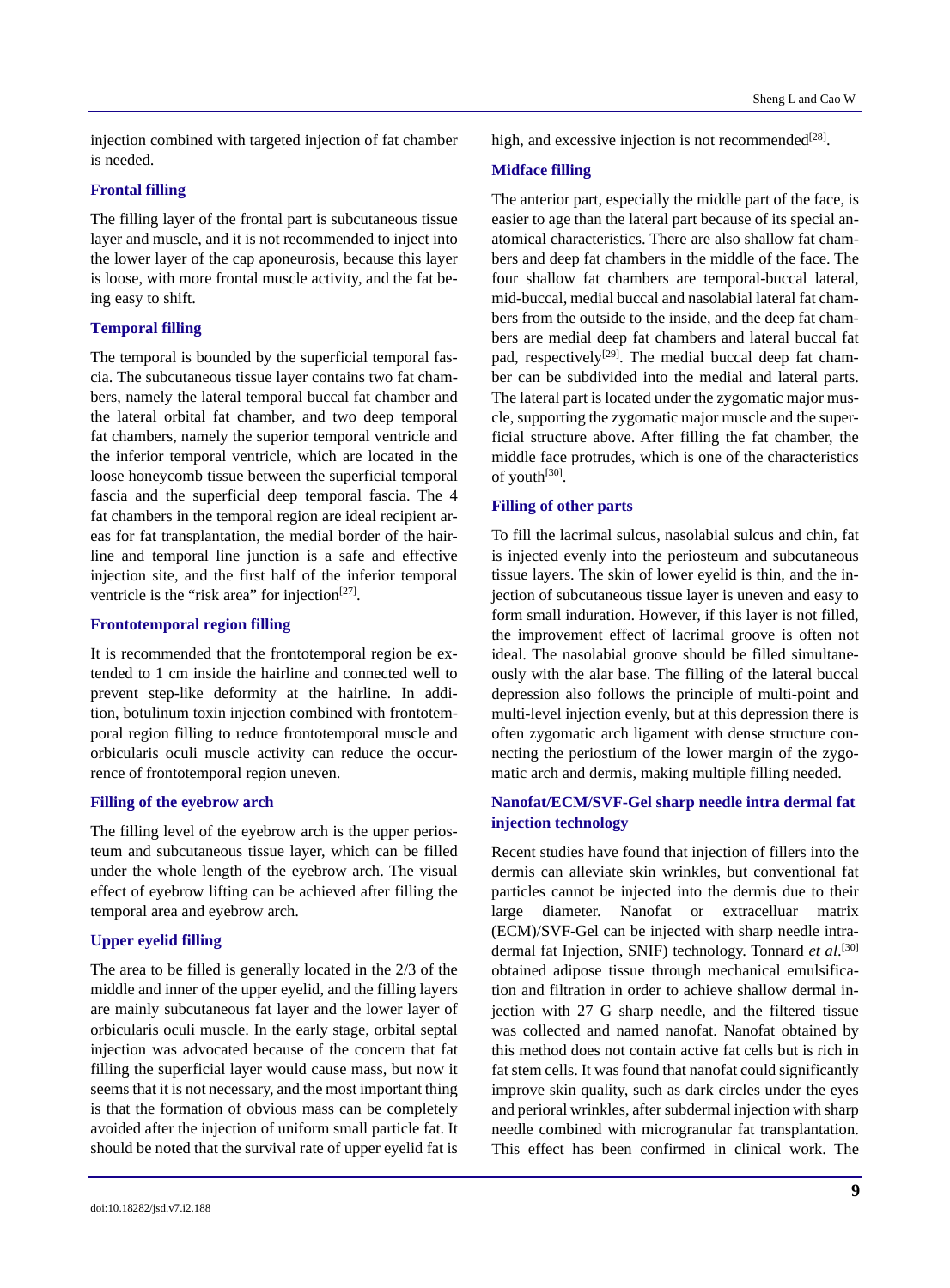fat cells in nanofat are basically destroyed, so they generally do not increase the capacity. On this basis, Chinese scholars Lu *et al*.<sup>[32]</sup> further processed nanofat, separated and removed the liquid and fat droplets in nanofat through high-speed centrifugation and extraction, and obtained ECM and SVF-rich complex named ECM/SVF-Gel. In addition, a nude mouse model of wound healing was used to prove that ECM/SVF-Gel injection could significantly improve the wound healing speed, which was better than SVF alone. The role of ECM/SVF-Gel mainly depends on the stem cells contained in it or the ECM components. Generally, only 1–2 mL ECM/SVF-Gel can be prepared from 10 mL adipose tissue, which is characterized by retaining the ECM component in adipose tissue, and the ECM of adipose tissue has the ability to spontaneously induce lipid formation. Therefore, the volume retention rate after ECM/SVF-Gel transplantation reached 85%, higher than the volume retention rate after conventional adipose tissue transplantation<sup>[33,34]</sup>. According to the characteristics of granular fat, nanofat and ECM/SVF-Gel, they can be combined to achieve better results, such as filling granular fat in the deep lacrimal groove, filling ECM/SVF-Gel in the subcutaneous tissue layer, and combining nanofat if there are dark circles.

## **Fat transplantation to repair facial deformities and defects**

In clinical application of fat transplantation for malformation and defect repair, congenital hemifacial atrophy, uneven skin surface after facial fat aspiration and depression after oral and maxillofacial malignant tumor radical resection are more common. The stem cells in adipose tissue not only play the role of filling and restoring the volume, but also effectively improve the skin texture and promote the vascularization due to their remarkable regenerative tissue ability, exerting their functions in regenerative medicine. Rigotti *et al.*<sup>[35]</sup> first reported in 2007, that applying fat granule to the treatment of ulcer after breast cancer radiotherapy, the composition of stem cells in fat tissue can effectively improve the damaged blood supply and fibrosis, reverse ischemia by district organization, make damaged tissue regeneration restored and eventually heal chronic ulcer, with satisfactory results. Clinically, after fat filling for patients with facial atrophy and defects, not only the volume of the affected side is significantly increased, but also the skin texture of the affected side is significantly improved, as pigmentation gradually lightens, approaching normal skin tone, and skin elasticity is significantly improved<sup>[25,36]</sup>.

There are many reasons for postoperative unbalance,

adhesive forming a clear cavity. After the release, the fat particles are evenly filled into the many dispersed small gaps formed by the peel to prevent re-adhesion. In principle, layered cross-injection should be performed, but when subcutaneous tissue is rare, single-layer injection can be performed, as long as local depressions are filled. In some severe cases, multiple fat fillings are required. In addition, the local depression caused by facial tumor resection or trauma is generally deep, the skin and deep tissue adhesion is close, and the skin and periosteum are often directly adhesion, hard texture, especially after malignant tumor surgery combined with radiotherapy, local fibrosis and scar adhesion will be more prominent. In these cases, fat particles can be evenly tiled in the subcutaneous tissue layer of the depression area, which generally requires multiple injections. The purpose of the first fat injection is mainly to lay a layer of fat between subcutaneous tissue layer and deep tissue, separate the two layers of tissue, prevent adhesion recurrence, and can improve local skin texture. It is feasible to inject again after half a year, and clinical practice shows that the effect after filling is more satisfactory. **Fat grafting improves scar texture**

most of which are caused by poor operator technique, excessive or insufficient fat suction or inadequate level control. As face fat content is low, correction of such irregularities requires the extraction of fat from other parts of the body. If the dermis is fused to the deep fascia, the adhesive can be selectively released intraoperatively using a 16 G needle tip or other small sharp tools or even a blunt liposuction tube. It is important to avoid large strips of the

A large number of studies have shown that fat transplantation can not only fill the depression caused by scar, but also stimulate collagen regeneration, thereby increasing dermal thickness, improving skin texture and relieving pain caused by  $scar^{[37,38]}$ . Other studies have shown that the scarred dermis after fat transplantation has the same properties as the normal dermis<sup>[36,39]</sup>. The mechanism of fat transplantation alleviating pain caused by scar may be related to the improvement of local microenvironment by fat stem cells and secretion of some substances that prolong pain loss[40,41]. After comprehensive burns, obvious hypertrophic contracture scar will be formed, affecting facial expression and function. Autologous fat particles are injected into the subdermal layer of facial scar of these patients for many times, and postoperative follow-up shows that the texture, thickness and color of scar are significantly improved<sup>[42,43]</sup>. Histological examination revealed collagen deposition, angiogenesis, dermal growth and other manifestations of skin regeneration<sup>[42]</sup>. In the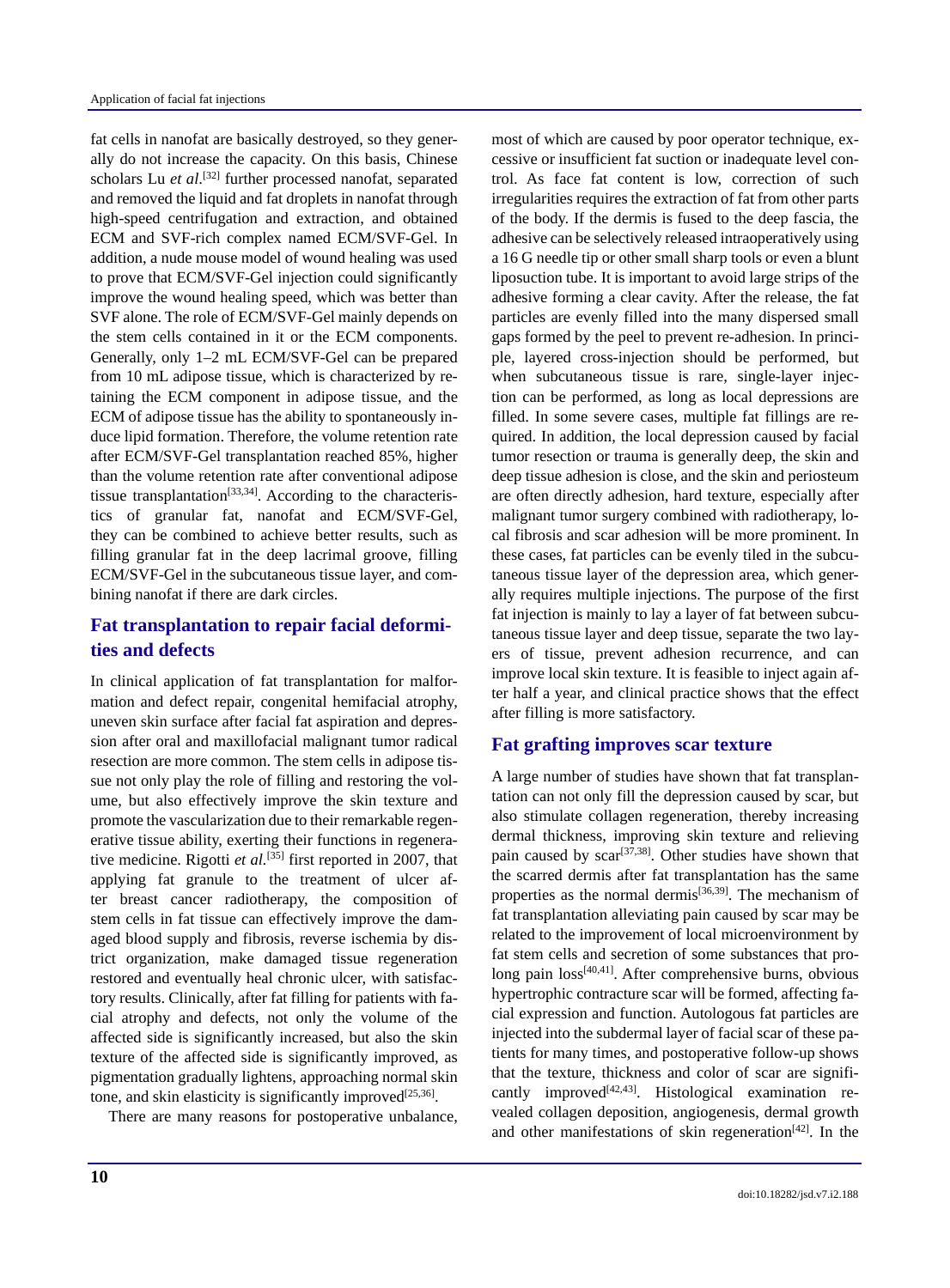experimental study of rabbit ear hypertrophic scar model, the author found that injection of adipose stem cells or their conditioned culture medium into scar can inhibit the formation of hypertrophic scar, suggesting that adipose stem cells may regulate scar through its paracrine mechanism[44]. A review of the literature reveals many successful reports on the improvement of scar by fat transplantation, suggesting that this technique is safe and effective. However, there are few randomized controlled studies on fat transplantation or fat stem cells to improve scar, and relevant studies need to be further advanced.

## **Complications and management**

The complications of fat transplantation can be classified as mild, moderate and severe. The mild complications mainly include edema, ecchymosis, skin redness, acne and headache. Moderate complications mainly include cyst, calcification, unevenness, bilateral asymmetry, and scar. Severe complications include skin necrosis, blindness, stroke and even death caused by vascular embolism. The occurrence of complications is closely related to the technique and experience of the surgeon, so the surgeon should have a complete understanding of these complications and reduce the occurrence of complications as much as possible. Mild complications generally do not need to be treated and most of them can be relieved by themselves, but patients should be informed before surgery. The main reason for the formation of cysts and calcifications is that the transplanted fat particles are not completely alive, which is common after the fat injection in the breast, while the face is generally less common due to better blood transport. The occurrence of this complication is mainly related to injection technology, fat quality and injection frequency. The more injections, the more likely cysts and calcifications are to form. Frozen fat is far more likely to form cysts after injection than fresh fat, so fresh fat is currently recommended as a priority. Once cyst nodule is formed, treatment is more difficult. Generally, for cysts with a diameter greater than 2 cm and containing liquefied fat, acupuncture can be used to extract the liquefied fat, and compression fixation can be given to promote its narrowing and closure. Small cysts or calcified nodules generally do not need to be treated. Follow-up observation is enough, but patients should be informed before surgery. Small nodules can also be removed by minimally invasive surgery if they are located at the superficial layer of subcutaneous tissue. When fat filling is excessive, fine-tuning of fiber fat dissolution can be performed half a year after injection to remove excess fat, but the operation of fiber fat dissolution is also closely related to the operator's experience and technology, and may require multiple treatments. For under-filled areas, it is recommended to wait at least 3 months before filling, and the authors generally recommend that patients wait at least 6 months before deciding whether to have a second injection. The most serious complication of fat injection is embolism, which can cause blindness, stroke and even death. During injection, some basic principles should be followed, such as using blunt injection needles, no violent operation, and injecting while withdrawing. The most important thing is that the amount of fat injected at each point should be less, controlled in 0.02–0.03 mL. In case of partial or total visual loss, strabismus, eyeball pain, nausea, vomiting, headache and other discomfort during local anesthesia surgery, the injection should be stopped in time, and emergency symptomatic treatment should be conducted by neurology department or ophthalmology department.

# **Conclusion**

Although the technology of facial fat transplantation has been mature, the treatment of some complications is still difficult, the key is to prevent them. Therefore, before surgery, the operator needs to have a thorough understanding and proficiency in the technical essentials of fat transplantation and facial anatomy. The key technical points of fat transplantation in face are summarized as follows: reducing the damage to adipose tissue as much as possible during fat aspiration; in order to reduce the error and improve the quality of the injected fat, the basic principles of fat injection should be strictly followed, and the amount of fat injected at a single point should be controlled.

## **References**

- 1. Coleman SR, Katzel EB. Fat grafting for facial filling and regeneration. Clin Plast Surg 2015; 42(3): 289–300. doi: 10.1016/j.cps.2015.04.001.
- 2. Peer LA. The neglected free fat graft. Plast Reconstr Surg (1946) 1956; 18(4): 233–250. doi: 10.1097/00006534- 195610000-00001.
- 3. Klein JA. Tumescent technique for regional anesthesia permits lidocaine doses of 35 mg/kg for liposuction. J Dermatol Surg Oncol 1990; 16(3): 248–263. doi: 10.1111/j.1524-4725.1990.tb03961.x.
- 4. Coleman SR. Structural fat grafting. Aesthet Surg J 1998; 18(5): 386–388.
- 5. Xie Y, Zheng D, Liu K, Gu B, Li Q. Integrated autologous fat graft in face recontouring. Chinese Journal of Plastic Surgery 2010; 26(3): 178–181. doi: 10.3760/cma.j.issn.1009-4598.2010.03.006.
- 6. Pu LLQ. Fat grafting for facial rejuvenation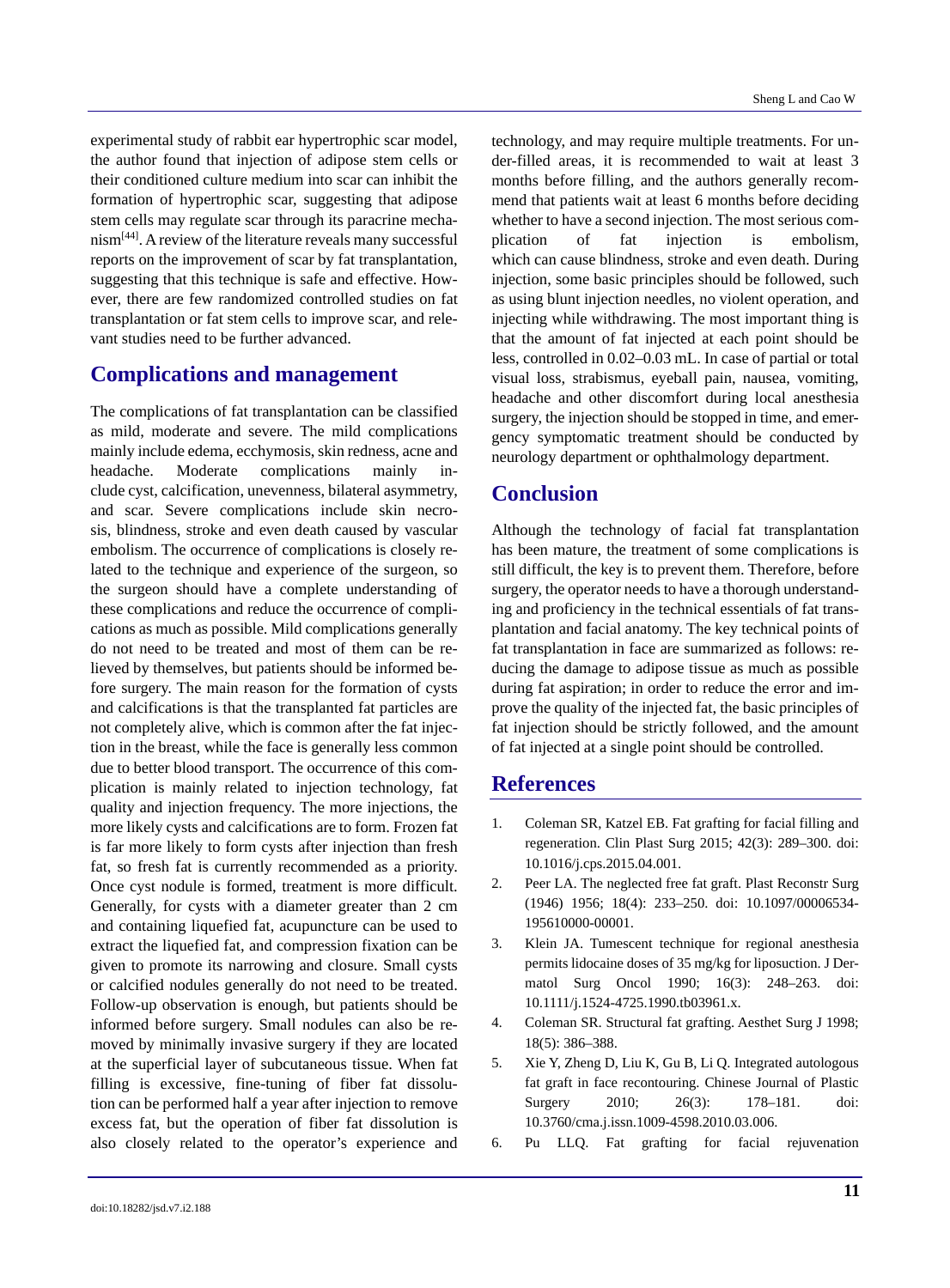and contouring: A rationalized approach. Ann Plast Surg 2018; 65: S102–S108. doi: 10.1097/SAP.00000000000013 26.

- 7. Chou CK, Lee SS, Lin TY, Huang YH, Takahashi H, *et al*. Micro–autologous Fat transplantation (MAFT) for forehead volumizing and contouring. Aesthetic Plast Surg 2017; 41(4): 845–855. doi: 10.1007/s00266-017-0883-2.
- 8. Padoin AV, Braga-Silva J, Martins P, Rezende K, Rezende ARR, *et al.* Sources of processed lipoaspirate cells:influence of donor site on cell concentration. Plast Reconstr Surg 2008; 122(2): 614–618. doi: 10.1097/PRS.0b013e31 817d5476.
- 9. Rohrich RJ, Sorokin ES, Brown SA. In search of improved fat transfer viability: A quantitative analysis of the role of centrifugation and harvest site. Plast Reconstr Surg 2004; 113(1): 391–395. doi: 10.1097/01.PRS.0000097293. 56504.00.
- 10. Ullmann Y, Shoshani O, Fodor A, Ramon Y, Carmi N, *et al.* Searching for the favorable donor site for fat injection: In vivo study using the nude mice model. Dermatol Surg 2005; 31(10): 1304–1307. doi: 10.1111/j.1524- 4725.2005.31207.
- 11. Li K, Gao J, Zhang Z, Li J, Cha P, *et al*. Selection of donor site for fat grafting and cell isolation. Aesthetic Plast Surg 2013; 37(1): 153–158. doi: 10.1007/s00266-012-9991-1.
- 12. Moore JH Jr, Kolaczynski JW, Morales LM, Considine RV, Pietrzkowski Z, *et al*. Viability of fat obtained by syringe suction lipectomy: Effects of local anesthesia with lidocaine. Aesthetic Plast Surg 1995; 19(4): 335–339. doi: 10.1007/BF00451659.
- 13. Livaoglu M, Buruk CK, Uraloglu M, Ersöz S, Livaogğlu A, *et al*. Effects of lidocaine plus epinephrine and prilocaine on autologous fat graft survival. J Craniofac Surg 2012; 23(4): 1015–1018. doi: 10.1097/SCS.0b013e31824 e7302.
- 14. Shoshani O, Berger J, Fodor L, Ramon Y, Shupak A, Kehat I, *et al*. The effect of lidocaine and adrenaline on the viability of injected adipose tissue—An experimental study in nude mice. J Drugs Dermatol 2005; 4(3): 311–316. PMID: 15898286.
- 15. Agostini T, Lazzeri D, Pini A, Marino G, Li Q, *et al*. Wet and dry techniques for structural fat graft harvesting: Histomorphometric and cell viability assessments of lipoaspirated samples. Plast Reconstr Surg 2012; 130(2): 331e– 339e. doi: 10.1097/PRS.0b013e3182589f76.
- 16. Leong DT, Hutmacher DW, Chew FT, Lim TC. Viability and adipogenic potential of human adipose tissue processed cell population obtained from pump-assisted and syringe-assisted liposuction. J Dermatol Sci 2005; 37(3): 169–176. doi: 10.1016/j.jdermsci.2004.11.009.
- 17. Smith P, Adams WP Jr, Lipschitz AH, Chau B, Sorokin E, *et al*. Autologous human fat grafting: Effect of harvesting and preparation techniques on adipocyte graft survival. Plast Reconstr Surg 2006; 117(6): 1836–1844. doi: 10.1097/01.prs.0000218825.77014.78.
- 18. Gupta R, Brace M, Taylor SM, Bezuhly M, Hong P. In search of the optimal processing technique for fat grafting. J Craniofac Surg 2015; 26(1): 94–99. doi: 10.1097/SCS.0000000000001259.
- 19. Ramon Y, Shoshani O, Peled IJ, Gilhar A, Carmi N, *et al*. Enhancing the take of injected adipose tissue by a simple method for concentrating fat cells. Plast Reconstr Surg 2005; 115(1): 197–201. doi: 10.1097/01.PRS.0000145713. 49152.77.
- 20. Kurita M, Matsumoto D, Shigeura T, Sato K, Gonda K, *et al*. Influences of centrifugation on cells and tissues in liposuction aspirates: Optimized centrifugation for lipotansfer and cell isolation. Plast Reconstr Surg 2008; 121(3): 1033–1041. doi: 10.1097/01.prs.0000299384.53131.87.
- 21. Qiu L, Su Y, Zhang D, Song Y, Liu B, *et al*. Identification of the centrifuged lipoaspirate fractions suitable for postgrafting survival. Plast Reconstr Surg 2016; 137(1): 67e–76e. doi: 10.1097/PRS.0000000000001883.
- 22. Coleman SR. Facial recontouring with lipostructure. Clin Plast Surg 1997; 24(2): 347–367. doi: 10.1016/S0094- 1298(20)31069-5.
- 23. Yoshimura K, Shigeura T, Matsumoto D, Sato T, Takaki Y, *et al*. Characterization of freshly isolated and cultured cells derived from the fatty and fluid portions of liposuction aspirates. J Cell Physiol 2006; 208(1): 64–76. doi: 10.1002/jcp.20636.
- 24. Deng J, Zhang Q, Cao W, Liu L, Jiang Z, *et al*. Clinical Application of Autologous Fat Grafting for Facial Contour Improvement and Facial Rejuvenation. Journal of Tissue Engineering and Reconstructive Surgery 2015; 11(6): 365–369. doi: 10.3969/j.issn.1673-0364.2015.06.005.
- 25. Xie Y, Li Q, Zheng D, Lei H, Pu LLQ, *et al*. Correction of hemifacial atrophy with autologous fat transplantation. Ann Plast Surg 2007; 59(6): 645–653. doi: 10.1097/SAP.0b013e318038fcb7.
- 26. Wang G, Ren Y, Cao W, Yang Y, Li S. Liposculpture and fat grafting for aesthetic correction of the gluteal concave deformity associated with the multiple intragluteal injection of penicillin in childhood. Aesth Plast Surg 2013; 37(1): 39–45. doi: 10.1007/s00266-012-9997-8.
- 27. Huang RL, Xie Y, Wang W, Tanja H, Zhou J, *et al*. Anatomical study of temporal fat compartments and its clinical application for temporal fat grafting. Aesthet Surg J 2017; 37(8): 855–862. doi: 10.1093/asj/sjw257.
- 28. Boureaux E, Chaput B, Bannani S, Herlin C, De Runz A,